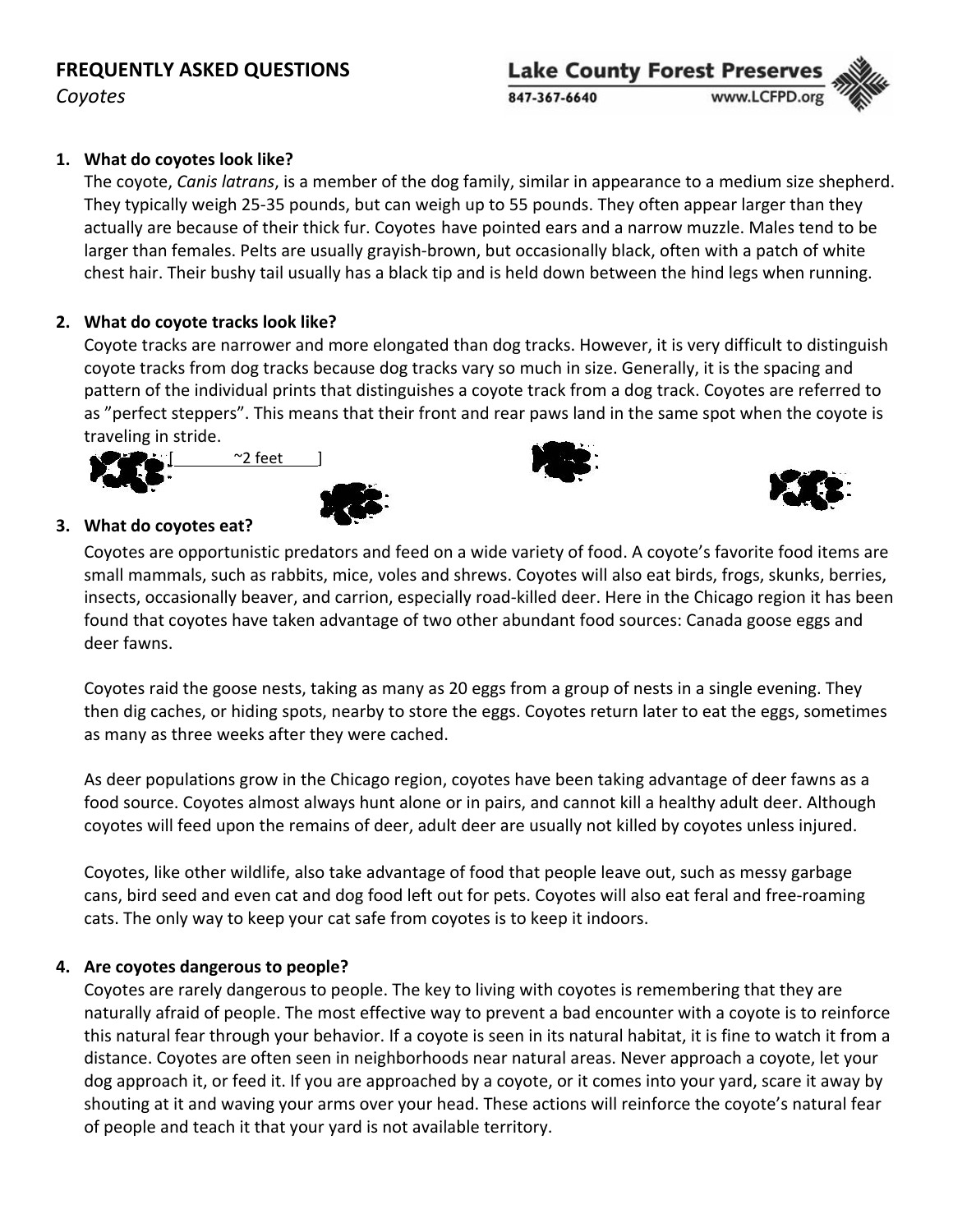

If a coyote becomes aggressive, will not be scared away by you, or approaches you aggressively, these are signs that it has lost its fear of people. This is often a result of someone feeding it. If this occurs, the individual coyote may need to be trapped and killed. Another coyote will take its place, but this new coyote will have a fear of people and will not exhibit aggressive behavior.

If you or one of your pets has been bitten by a coyote, or if you see a coyote that is injured or seriously ill, you should contact Lake County Animal Control at 847‐949‐9925. There may be an animal control contact number for your municipality. Contact your local town or village hall for this information.

#### **5. Are coyotes dangerous to pets?**

Coyotes cannot tell the difference between their natural prey and pets. Therefore, they have been known to occasionally prey on cats. They will only attack another dog if they perceive it to be a threat to their territory, mate, or young. Coyotes view dogs as competition, not as prey. In addition, coyotes, like all dogs, are territorial animals. If an unfamiliar animal enters their territory, a small group of coyotes will often investigate together. This is why people may see three to four adult coyotes approach their dog or horse. Remember that coyotes are simply curious about you or the animal and are not organizing to hunt.

Research has shown that the majority of coyotes in this region live in family groups, but some live as lone animals. Family groups work together to bring food back to a nursing mother, and to protect their territory, but they do not hunt in packs like wolves do. A coyote's primary prey is small mammals, and it only takes one coyote, or a pair, to kill a mouse.

Coyotes are protective of their den sites in the early summer and will aggressively chase, or attack, any animal that gets too close to their young. Coyotes, which are dogs themselves, do not think of dogs as prey and usually will not attack a dog for food. However, coyotes do view dogs as competition for territory, food and mates. Coyotes protect their territory just like a dog will protect a yard. Therefore, if a dog, or any animal, enters a coyote's territory, the coyotes will chase it off, or attack it if it won't be chased away. *This can also happen when dogs are walked off‐leash in natural areas.* Coyotes are most protective of their territory when they are mating, January through March, and when they have pups, May through June.

#### **6. What can be done to prevent any unwanted contact and protect pets** *and* **coyotes?**

By keeping dogs on a leash and staying on designated trails, contact with coyotes can generally be avoided. Always supervise your dog closely in areas where coyotes are present, even your backyard. Coyotes are not afraid of your dog, but they are afraid of you. If a coyote approaches your dog, scare away the coyote.

If there are food sources around your house or neighboring houses (e.g. bird feed, untidy garbage cans, food left out for pets), a coyote will take advantage of it when people are not around. These types of food sources are unnatural and will teach the coyote that if it risks coming close to humans it will be rewarded with food. It is very important to keep the area around your house free of these food sources.